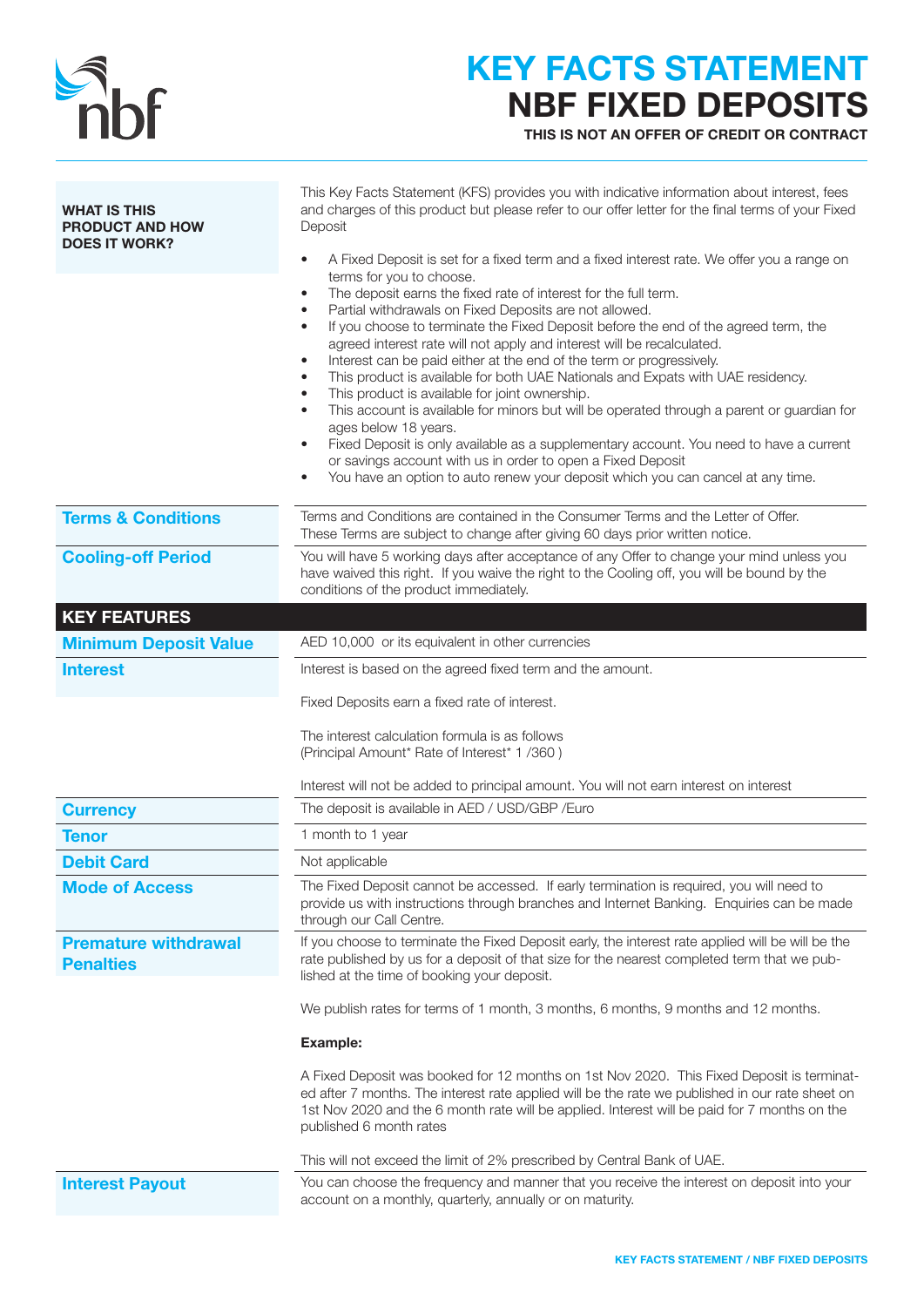| <b>Auto Renewal</b>        | You can choose to automatically renew your deposit. In this case the term will be the same<br>as the original deposit and the interest rate published by us in our rate sheet for that term will<br>apply.<br>You can choose to renew either the deposit or the deposit plus interest paid on maturity. |
|----------------------------|---------------------------------------------------------------------------------------------------------------------------------------------------------------------------------------------------------------------------------------------------------------------------------------------------------|
| <b>Overdraft Against</b>   | If you have a Fixed Deposit in AED, you may apply for an overdraft of up to 90 % of your                                                                                                                                                                                                                |
| <b>Deposits</b>            | Fixed Deposit secured by the Fixed Deposit subject to our set maximum limit and meeting                                                                                                                                                                                                                 |
|                            | our credit policies.                                                                                                                                                                                                                                                                                    |
|                            |                                                                                                                                                                                                                                                                                                         |
|                            | The maximum overdraft against deposit is AED 5 million.                                                                                                                                                                                                                                                 |
|                            |                                                                                                                                                                                                                                                                                                         |
|                            | Interest is calculated on the actual amount utilized by the customer and will be collected from                                                                                                                                                                                                         |
|                            | customer account on monthly basis.                                                                                                                                                                                                                                                                      |
|                            |                                                                                                                                                                                                                                                                                                         |
|                            | Please refer to the Key Fact Statement for the Overdraft Against Deposit product.                                                                                                                                                                                                                       |
| <b>Credit Card Against</b> | If you have a Fixed Deposit in AED, you may apply for a Credit Card with a limit up to 90 %                                                                                                                                                                                                             |
| <b>Deposit</b>             | of your Fixed Deposit secured by the Fixed Deposit subject to our set maximum limit and                                                                                                                                                                                                                 |
|                            | meeting our credit policies.                                                                                                                                                                                                                                                                            |
|                            |                                                                                                                                                                                                                                                                                                         |
|                            | Please refer to the Key Fact Statement for the relevant Credit Card product.                                                                                                                                                                                                                            |
|                            | Minimum deposit amount: AED 60,000                                                                                                                                                                                                                                                                      |
|                            | The deposit amount requirement may increase based on the card type                                                                                                                                                                                                                                      |
|                            |                                                                                                                                                                                                                                                                                                         |

### WHAT ARE THE FEES AND CHARGES?

There are no fees.

For other pricing details, please refer to **www.nbf.ae** 

| <b>KEY OBLIGATIONS</b> |                                                                                                                                                                                                                                                                                                                                        |
|------------------------|----------------------------------------------------------------------------------------------------------------------------------------------------------------------------------------------------------------------------------------------------------------------------------------------------------------------------------------|
| 1.                     | Please do not share any information related to your account for the safety of your funds. The account number and all pass-<br>words and any other identity details should be stored in a secure manner and not shared with anyone.                                                                                                     |
| 2.                     | You must ensure all information provided is correct and up-to-date.                                                                                                                                                                                                                                                                    |
| 3.                     | In case of any change in your KYC details, please inform the bank so your account is updated and transactions are not disrupted                                                                                                                                                                                                        |
| 4.                     | Please check the schedule of charges before any transaction to avoid dispute.                                                                                                                                                                                                                                                          |
| 5.                     | Please note the cut off time for all transactions to avoid any delay in processing of your transactions. There are also transaction<br>limits applicable on online channels and once utilized, the service will not be available till next day.                                                                                        |
| 6.                     | You should carefully check the transactions in the Statement and any error or discrepancy must be notified in writing to us<br>within (15) fifteen days from the date on which the Statement is sent to the Customer's address as entered in the Bank's<br>records. If you give no notice, the Statement will be deemed to be correct. |

| <b>WARNINGS</b> |                                                                                                                                                                                                                                                                                                                                   |
|-----------------|-----------------------------------------------------------------------------------------------------------------------------------------------------------------------------------------------------------------------------------------------------------------------------------------------------------------------------------|
| $\mathbf{1}$ .  | If deposit instruction is given during on a holiday or non-banking day in the UAE, the deposit will be placed on next working day.<br>Interest will not be payable until the deposit placement is confirmed.                                                                                                                      |
| 2.              | If you have taken an overdraft or credit card against the deposit, you may lose the deposit if you breach the payment require-<br>ments of the overdraft or credit card products.                                                                                                                                                 |
| 3.              | Your Fixed Deposit can be offset by us against any money that you owe us if you breach the payment conditions of these credit<br>facilities.                                                                                                                                                                                      |
| 4.              | If you withdraw you deposit prematurely you will get a lower interest on your deposit.                                                                                                                                                                                                                                            |
| 5.              | If you have selected auto renewal of deposit your deposit will be auto renewed at prevailing rates.                                                                                                                                                                                                                               |
| 6.              | If you share or lose the personal details linked to your account, you may be exposing yourself to fraudulent attack which may<br>result is loss of funds from your deposit linked to the account.                                                                                                                                 |
| 7.              | If your KYC details are not updated with the bank, your deposit may be closed. In such instances demand drafts with the funds<br>will be sent to your registered address                                                                                                                                                          |
| 8.              | If the deposit held by you is denominated in a foreign currency, it will be subject to fluctuations in exchange rates.                                                                                                                                                                                                            |
| 9.              | In case you forget your password or pin, access to your deposit will be disabled                                                                                                                                                                                                                                                  |
| 10.             | The General Terms and Conditions contained in the Consumer Terms governing personal banking provided by us are subject<br>to change from time to time. We will inform customers of any changes with the required notice and we will publish the revised<br>Terms and Conditions on our website and other platforms for reference. |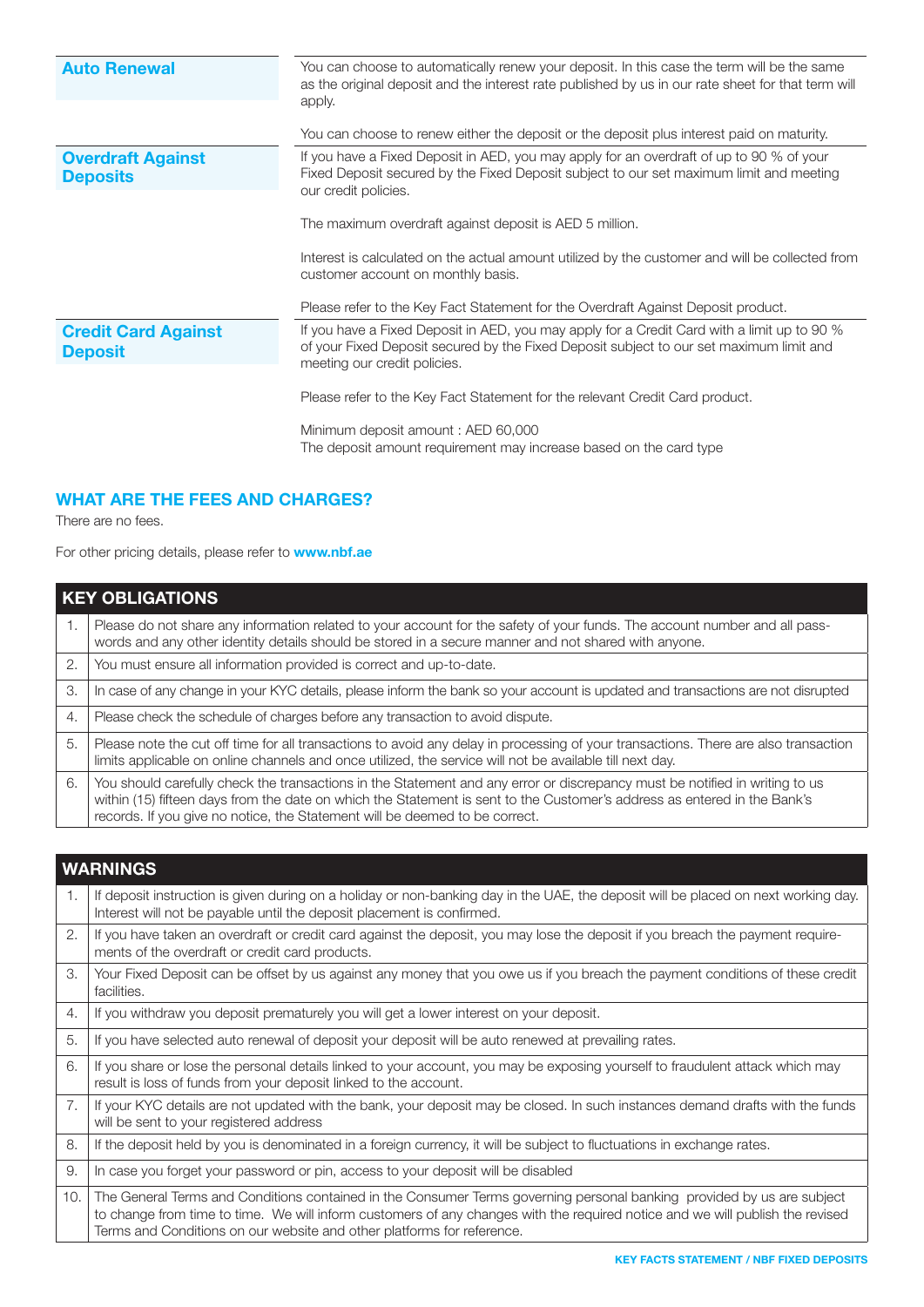### HAVE A COMPLAINT OR QUERY?

Do not hesitate to reach out to National Bank of Fujairah through the following channels:

### Call Centre: 8008NBF(623)

Address: Your nearest NBF Branch, please [click here](https://nbf.ae/en/contact/locations) for the location.

We will seek to address your complaint within two clear business days of receipt and advise if this time is not able to be met.

Full details of how we address your complaints is contained in our Customer Charter published on our website.

Customer Name

I confirm receipt of this Key Fact Statement.

Customer Signature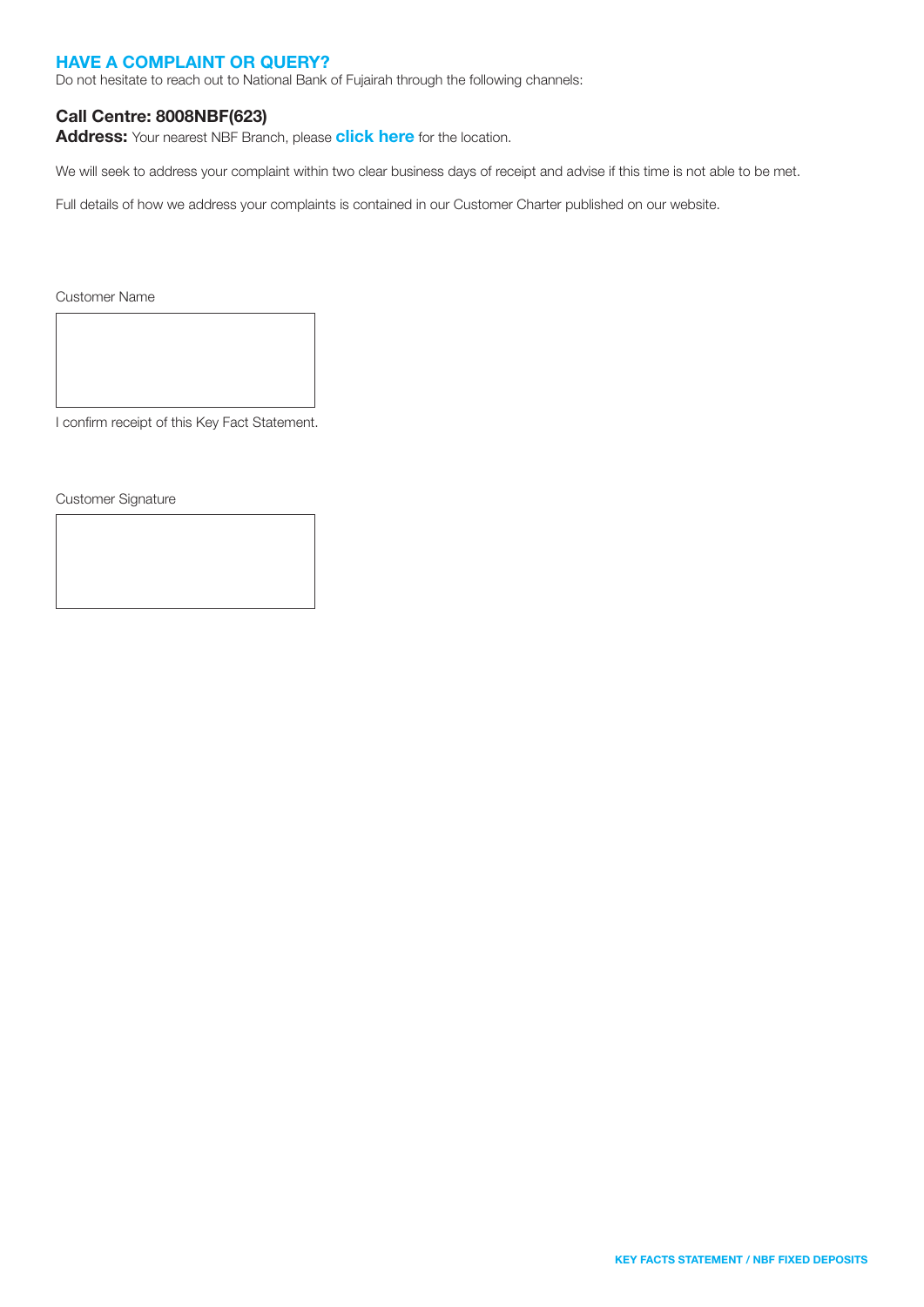# **بيان الحقائق الرئيسية الودائع الثابتة من بنك الفجيرة الوطني**

**ً**

هذا ليس عرضاً أو ائتماناً أو عقداً



| ما هو هذا المنتج<br>وما هي آلية عمله؟ | على الرغم من أن بيان الحقائق الرئيسية هذا يوفر لك معلومات إرشادية تتمحور حول الفوائد والرسوم والتكاليف الخاصة<br>بهذا المنتج، إلا أن يتعين عليك الرجوع إلى خطاب العرض الخاص بنا للاطلاع على أحدث نسخة من الشروط والأحكام<br>المتعلقة بوديعتك الثابتة.                                                                                                                                              |
|---------------------------------------|----------------------------------------------------------------------------------------------------------------------------------------------------------------------------------------------------------------------------------------------------------------------------------------------------------------------------------------------------------------------------------------------------|
|                                       | تخصص الوديعة الثابتة لأجل محدد وسعر فائدة ثابت. نقدم لك في هذا الإطار مجموعة من الشروط الناظمة لهذه<br>العملية لتختار من بينها.<br>تخضع الوديعة لمعدل فائدة ثابت لكامل المدة.                                                                                                                                                                                                                      |
|                                       | لا يسمح بالسحب الجزئي في حالة الودائع الثابتة.<br>في حال الرغبة في إنهاء الّوديّعة الثابتة قبلّ انتهاء المدة المتفق عليها، فلن يتم تطبيق سعر الفائدة المتفق عليه في<br>هذا الإطار، بل يتم عادة إعادة احتساب معدل الفائدة.                                                                                                                                                                          |
|                                       | يمكن تسديد قيمة الفائدة عند نهاية المدة، أو على مراحل متعاقبة.<br>هذا المنتج متاح لكل من مواطني دولة الإمارات العربية المتحدة والوافدين المقيمين في دولة الإمارات العربية<br>المتحدة على حد سواء.                                                                                                                                                                                                  |
|                                       | هذا المنتج متاح للملكية المشتركة.<br>هذا الحساب متاح للقصر، ولكن ُلا بد من استخدامه من قبل أحد الوالدين، أو أي وصي قانوني معين من قبل<br>المحكمة، في حال كان ذلك الحساب يعود إلى عملاء تقل أعمارهم عن 18 عامًا.<br>: الوديعة الثابتة متان تقط كحساب إضافي. ولذلك، لا بد<br>$\bullet$                                                                                                               |
|                                       | فتح حساب الودائع الثابتة.<br>•      يمكنك اختيار نظام التجديد التلقائي للوديعة الخاصة بك، والذي يمكنك إلغاؤه في أي وقت.                                                                                                                                                                                                                                                                            |
| الشروط والأحكام                       | ترد الشروط والأحكام الناظمة لذلك ضمن الوثيقة الخاصة بشروط المستهلك، وفي خطاب العرض أيضاً.<br>وتخضع هذه الشروط والأحكام للتغيير من وقت لآخر على أن يتم إرسال إشعار خطي قبل فترة 60 يومًا من تاريخ البدء<br>بوضع تلك التغييرات حيز التنفيذ.                                                                                                                                                          |
| فترة السماح                           | ستحظى بفترة سماح مدتها 5 أيام عمل يمكنك خلالها تغيير رأيك فيما يتعلق بأي عرض قمت بالموافقة عليه ما لم<br>تتنازل عن هذا الحق. وإذا ما تنازلت عن فترة السماح هذه، فستكون ملزمًا وبشكل فوري بالخضوع للأحكام الواردة في<br>شروط المنتج ذي الصلة.                                                                                                                                                       |
| المزايا الرئيسية                      |                                                                                                                                                                                                                                                                                                                                                                                                    |
| الحد الأدنى لقيمة الإيداع             | 10000 درهم إماراتي، أو ما يعادلها بالعملات الأخرى                                                                                                                                                                                                                                                                                                                                                  |
| الفائدة                               | تستند الفائدة عادة إلى المدة المحددة والمتفق عليها والمبلغ المستثمر في هذا الإطار.                                                                                                                                                                                                                                                                                                                 |
|                                       | تخضع الودائع الثابتة عادة لمعدل فائدة ثابت.                                                                                                                                                                                                                                                                                                                                                        |
|                                       | أما صيغة احتساب الفائدة فتكون على النحو التالي:<br>(المبلغ الأساسي * سعر الفائدة * 1/360)                                                                                                                                                                                                                                                                                                          |
|                                       | لن يتم إضافة قيمة الفائدة إلى المبلغ الأساسي. إذ لن يتم كسب فائدة من فائدة أخرى.                                                                                                                                                                                                                                                                                                                   |
| العملة                                | الحساب متاح بالدرهم الإماراتي / الدولار الأمريكي / الجنيه الإسترليني واليورو                                                                                                                                                                                                                                                                                                                       |
| المدة                                 | من شهر إلى سنة                                                                                                                                                                                                                                                                                                                                                                                     |
| بطاقة الخصم                           | غير متاحة من خلال هذا الحساب                                                                                                                                                                                                                                                                                                                                                                       |
| طريقة الوصول                          | لا يمكن الوصول إلى الوديعة الثابتة. في حال كانت هناك رغبة بإنهاء الوديعة قبل الموعد المحدد والمتفق عليه، يتعين<br>عليك عندها تزويدنا بالتعليمات ذات الصّلة من خلال أحد فروع البنك، والخدمات المصرفية عبر الإنترنت. لمزيد من<br>الاستفسارات في هذا الشأن، يمكنكم التواصل معنا من خلالٌ مركز الاتصال الخاص بنا.                                                                                      |
| تبعات الانسحاب المبكر                 | في حال كانت هناك رغبة في إنهاء الوديعة قبل الموعد المحدد والمتفق عليه، فسيكون سعر الفائدة المطبق هو السعر<br>وتوثيقها عند حجز الوديعة الخاصة بك.                                                                                                                                                                                                                                                   |
|                                       | نقوم عادة بنشر الأسعار ذات الصلة والمتعلقة بالشروط الخاصة بشهر واحد و3 أشهر و6 أشهر و9 أشهر و12 شهرًا.                                                                                                                                                                                                                                                                                             |
|                                       | مثال:<br>إذا ما تم حجز الوديعة الثابتة لمدة 12 شهرًا بتاريخ 1 نوفمبر 2020. يتم عادة إنهاء الوديعة الثابتة تلك بعد 7 أشهر<br>من ذلك التاريخ. وبذلك سيكون معدل الفائدة المطبق في هذا الإطار هو السعر الوارد في قائمة الأسعار الخاصة بنا<br>والّصادرة بتاريّض 1 نوفمبر 2020، وسيّتم اعتماد المعدل الّخاص بفترة الستة أشهر. وسيتم، أيضاً، تسديد قيمة الفائدة<br>لمدة 7 أشهر على معدلات 6 أشهر المعلنة. |
|                                       |                                                                                                                                                                                                                                                                                                                                                                                                    |
|                                       | ولن يتجاوز ذلك الحد المنصوص عليه من قبل المصرف المركزي في دولة الإمارات العربية المتحدة، والبالغ %2.<br>يمكنك اِختيار موعدِ وطريقة تلقي الفائدة على الوديعة وإيداعها فى حسابك، سواء أكان ذلك على أساس شهري، أم ربع                                                                                                                                                                                 |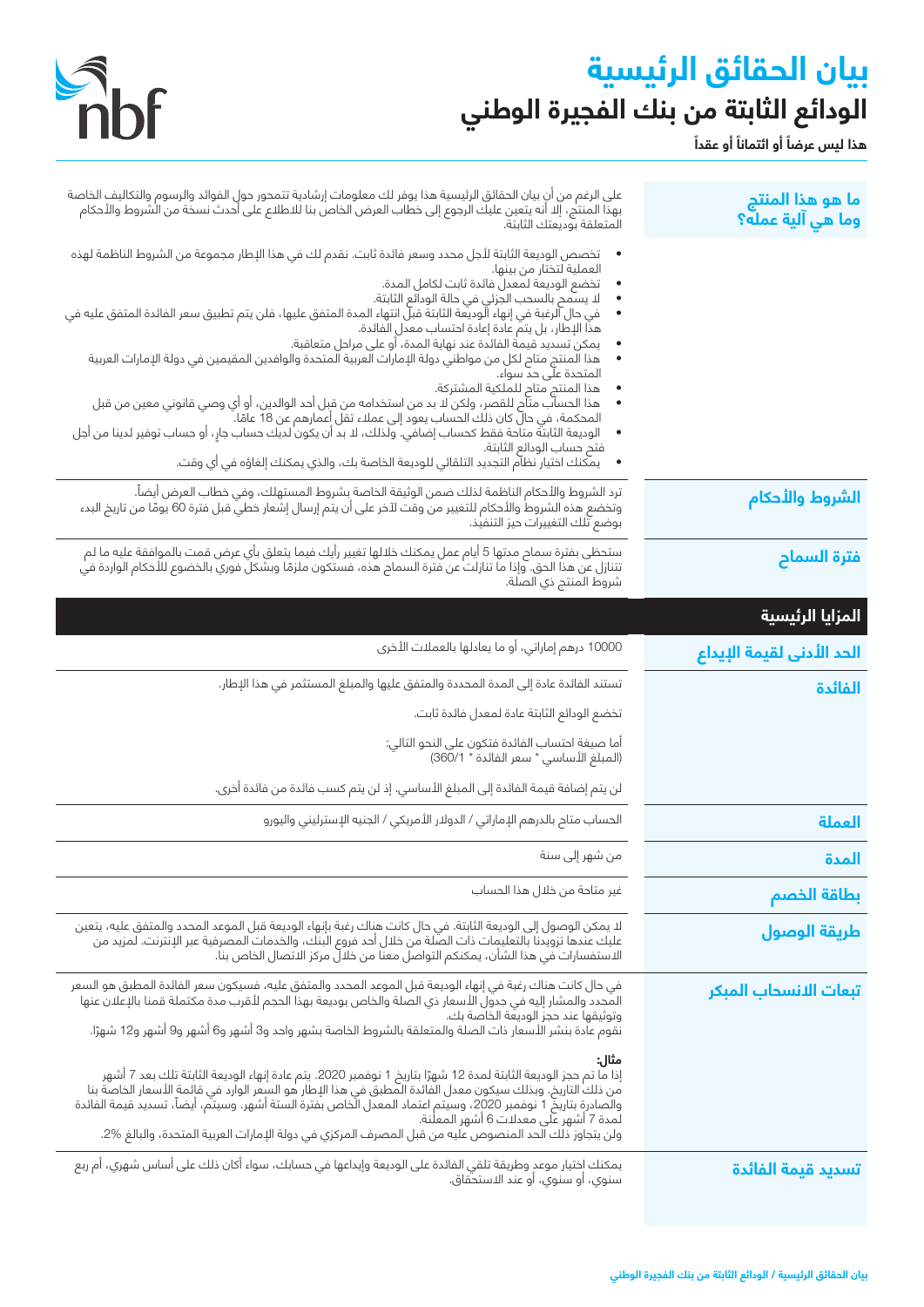| التجديد التلقائي                   | يمكنك اختيار تجديد وديعتك بشكل تلقائي. في هذه الحالة، ستخضع الوديعة للشروط نفسها التي رافقت عملية<br>الاشتراك بها في المرة الأولى، وسيتم فرض سعر الفائدة المشار إليه في جدول الأسعار الخاصة بكافة الخدمات<br>والمنتجات لتلك المدة.<br>يمكنك اختيار تجديد الوديعة فقط، أو الوديعة مع الفائدة المكتسبة من خلالها والتي تدفع عادة عند الاستحقاق. |
|------------------------------------|-----------------------------------------------------------------------------------------------------------------------------------------------------------------------------------------------------------------------------------------------------------------------------------------------------------------------------------------------|
| السحب على المكشوف مقابل<br>الودائع | إذا كان لديك وديعة ثابتة بالدرهم الإماراتي، فيمكنك التقدم بطلب للتمتع بخدمة السحب على المكشوف بقيمة تصل<br>إلى 90٪ من قيمة وديعتك الثابتة المضمونة بموجب الوديعة الثابتة مع مراعاة الحد الأقصى المنصوص عليه في هذا<br>الإطار، والسي                                                                                                           |
|                                    | الحد الأقصى للسحب على المكشوف مقابل الوديعة هو 5 ملايين درهم.                                                                                                                                                                                                                                                                                 |
|                                    | يتم احتساب الفائدة على أساس المبلغ الفعلي المستخدم من قبل العميل، ويتم تحصيلها من حساب العميل على<br>أساس شهري.                                                                                                                                                                                                                               |
|                                    | يرجى الرجوع إلى بيان الحقائق الرئيسية للاطلاع على شروط خدمة السحب على المكشوف مقابل الوديعة.                                                                                                                                                                                                                                                  |
| بطاقة ائتمان مقابل الإيداع         | إذا كان لديك وديعة ثابتة بالدرهم الإماراتي، فيمكنك عندها التقدم بطلب للحصول على بطاقة ائتمانية بحد يصل إلى<br>90٪ من قيمة وديعتك الثابتة المضمونة بموجب الوديعة الثابتة مع مراعاة الحد الأقصى المنصوص عليه في هذا الإطار<br>والسياس                                                                                                           |
|                                    | يرجى الرجوع إلى بيان الحقائق الرئيسية للاطلاع على الشروط الخاصة ببطاقة الائتمان ذات الصلة.                                                                                                                                                                                                                                                    |
|                                    | الحد الأدنى لمبلغ الوديعة المطلوب في هذا الإطار هو: 60,000 درهم إماراتي<br>قد يزيد مبلغ الوديعة المطلوب بناءً على نوع البطاقة.                                                                                                                                                                                                                |
|                                    |                                                                                                                                                                                                                                                                                                                                               |

# ال تخضع هذه الخدمة ألي نوع من الرسوم. **ما هي الرسوم والنفقات المطبقة في هذا اإلطار؟**

لالطالع على كافة التفاصيل المتعلقة باألسعار األخرى، يرجى زيارة موقعنا اإللكتروني من خالل الرابط التالي: **ae.nbf.www**

|    | الالتزامات الرئيسية                                                                                                                                                                                                              |  |
|----|----------------------------------------------------------------------------------------------------------------------------------------------------------------------------------------------------------------------------------|--|
|    | يرجى عدم مشاركة أي معلومات تتعلق بحسابك من أجل سلامة أموالك. ويجب، أيضاً، الاحتفاظ برقم الحساب، وجميع كلمات المرور، وأي بيانات شخصية أخرى في<br>مكان آمن، وتجنب مشاركتها مع أي شخص.                                              |  |
| .2 | عليك التأكد من أن جميع المعلومات المقدمة صحيحة وحديثة.                                                                                                                                                                           |  |
| .3 | في حال حدوث أي تغيير في البيانات الواردة في قسم "اعرف عميلك" الخاصة بك، يرجى إبلاغ البنك بذلك لكي يتم تحديث حسابك وتجنب تعطيل العمليات<br>والخدمات المتاحة في هذا الإطار.                                                        |  |
| .4 | يرجى التحقق من جدول الرسوم المفروضة على مختلف الخدمات قبل إجراء أي معاملة، وذلك لتجنب أي خلاف قد ينشأ بشأن ذلك.                                                                                                                  |  |
| .5 | يرجى الاطلاع على الموعد النهائي والخاص بجميع المعاملات لتجنب أي تأخير قد يطرأ على سير معاملاتك. ثمة حدود مطبقة أيضاً على المعاملات التي تجري من<br>خلال القنوات الإلكترونية، وبمجرد الوصول إلى تلك الحدود، لن يكون بإمكانك إجراء |  |
| .6 | يجب عليك التحقق التام من كافة المعاملات في هذا البيان، ويجب إخطار البنك كتابيًا في حال ورود أي خطأ أو تناقض، وذلك في غضون (15) خمسة عشر يومًا من<br>تاريخ إرسال البيان إلى عنوانك المسجل في سجلات البنك الرسمية. وفي حال عدم الت |  |

| تنبيهات                                                                                                                                                                                                                           |  |
|-----------------------------------------------------------------------------------------------------------------------------------------------------------------------------------------------------------------------------------|--|
| 1.     في حال تم تقديم تعليمات الإيداع خلال فترة عطلة رسمية، أو في يوم عطلة للمصارف العاملة في دولة الإمارات العربية المتحدة، فسيتم إيداع الوديعة في يوم<br>  العمل التالي. لن يتم دفع الفائدة حتى يتم التأكد من عملية الإيداع. " |  |

|    | العمل التالي. لن يتم دفع الفائدة حتى يتم التاكد من عملية الإيداع.                                                                                                                                                            |
|----|------------------------------------------------------------------------------------------------------------------------------------------------------------------------------------------------------------------------------|
| .2 | في حال الاستفادة من خدمة السحب على المكشوف أو الحصول على بطاقة ائتمانية مقابل الوديعة، فقد تفقد الوديعة إذا ما حدث أي خرق يتعلق بمتطلبات الدفع<br>الخاصة بخدمات السحب على المكشوف أو البطاقات الائتمانية.                    |
| .З | <br>  يمكن أن يتم اعتبار وديعتك الثابتة بمثابة تعويض لقاء أي أموال مستحقة لصالحنا في حال حدوث أي خرق من قبلك لشروط الدفع الخاصة بهذه التسهيلات<br>  الائتمانية.                                                              |
| .4 | إذا قمت بسحب الوديعة قبل الموعد المحدد لذلك، فسوف تحصل على معدل فائدة أقل على تلك الوديعة.                                                                                                                                   |
| .5 | إذا وقع خيارك على نظام التجديد التلقائي للوديعة، فسيتم عندها تجديد الوديعة بشكل تلقائي بما يتوافق مع الأسعار المطبقة في ذلك الوقت.                                                                                           |
| .6 | إذا قمت بمشاركة بياناتك الشخصية المتعلقة بحسابك، فقد تصبح عرضة لهجوم احتيالي ربما يؤدي إلى فقدان الأموال من وديعتك المرتبطة بحسابك ذاك.                                                                                      |
|    | في حال عدم تحديث البيانات الواردة في نموذج التعريف الخاص بك في بنك الفجيرة الوطني، فقد يتم إغلاق حسابك الخاص بالوديعة. في مثل هذه الحالات، سيتم<br>إرسال الكمبيالات تحت الطلب بالأموال المطلوبة إلى عنوانك المسجل لدى البنك. |
| 8. | إذا كان الحساب الخاص بالوديعة الذي تملكه بالعملة الأجنبية، فقد تتأثر الوديعة بالتغيرات التي قد تطرأ على أسعار صرف العملات الأجنبية.                                                                                          |
| .9 | في حال نسيان كلمة المرور أو رقم التعريف الشخصي، سيتم تعطيل الوصول إلى حسابك الخاص بالوديعة.                                                                                                                                  |

تخضع الشروط واألحكام العامة، الناظمة للخدمات المصرفية الشخصية المقدمة من قبل البنك والواردة ضمن الشروط الخاصة بالمستهلك، للتغيير من وقت لآخر. وسيحرص البنك على إبلاغ عملائه بأي تغييرات قد تطرأ في هذا الإطار، وذلك من خلال إشعارهم عبر إحدى الوسائل المتاحة. وسيقوم البنك، أيضاً، بنشر تلك الشروط واألحكام المعدلة على الموقع اإللكتروني وعبر المنصات األخرى ذات الصلة للرجوع إليها عند الضرورة. .10